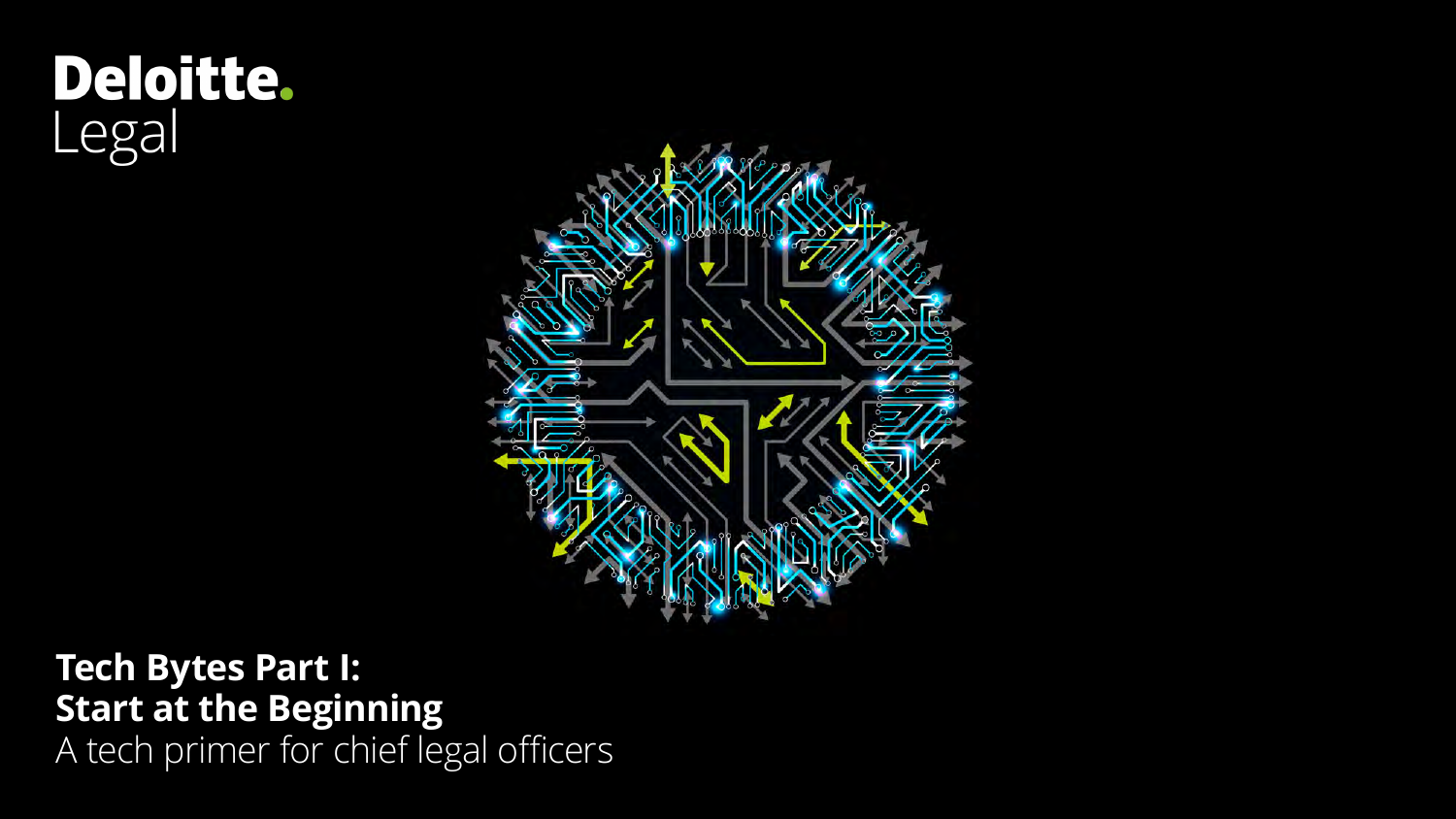## Introduction

Ó

σ

Ο

σ

σσ

 $\sim$ 

σ

#### **Eighty-four percent** of

legal department executives in a recent Deloitte survey<sup>1</sup> believe that corporate attorneys will play a bigger role in corporate strategy in the next three years.

However, **only 40 percent** think technology and outsourcing can free up inhouse talent for that higherlevel work.

**40% 50% 84%**

And, **just over 50 percent** say legal departments have invested in technology to improve efficiency.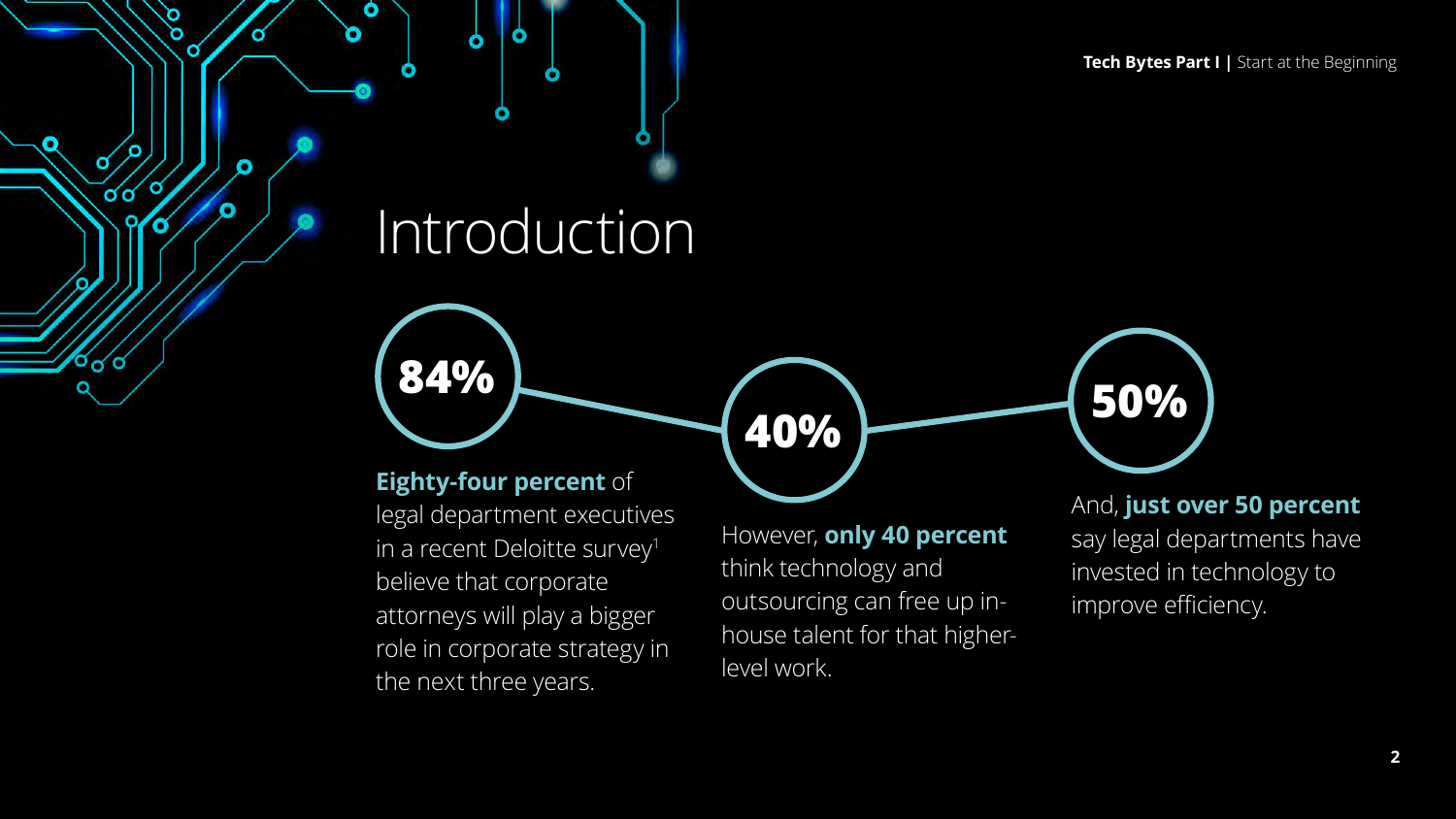**3**

With roughly half of legal departments facing flat or decreasing budgets, and more than half reporting stagnant hiring, 2 the disconnect is difficult to reconcile—especially as the roles and responsibilities of the chief legal officer (CLO) and the legal department continue to expand. While technology isn't a silver bullet, it can be a powerful tool that empowers legal departments to improve efficiency and contribute more strategically, if thoughtfully deployed.

Legal function + digital transformation = **Added value + competitive advantage**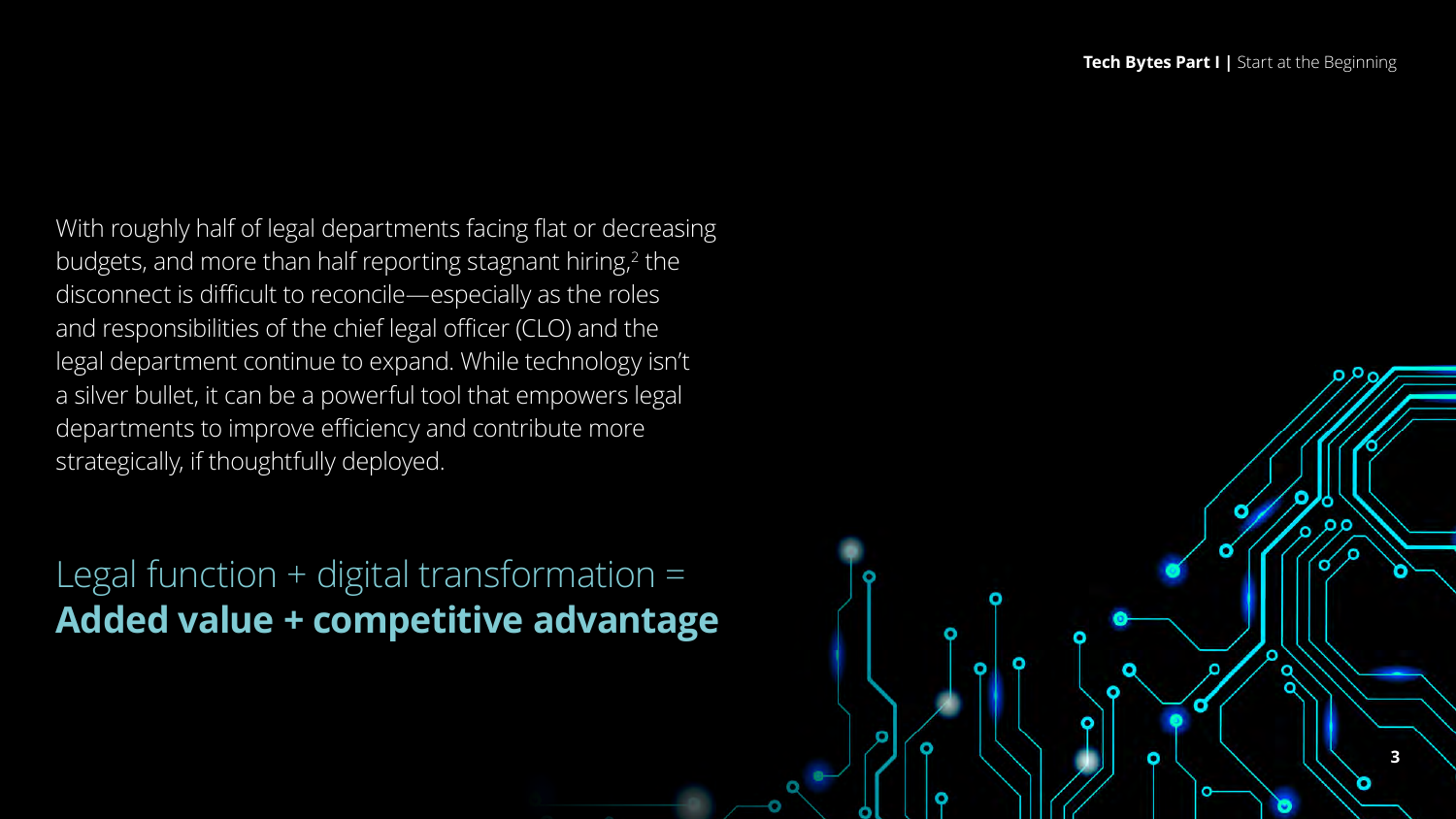## Introductory message Potential benefits

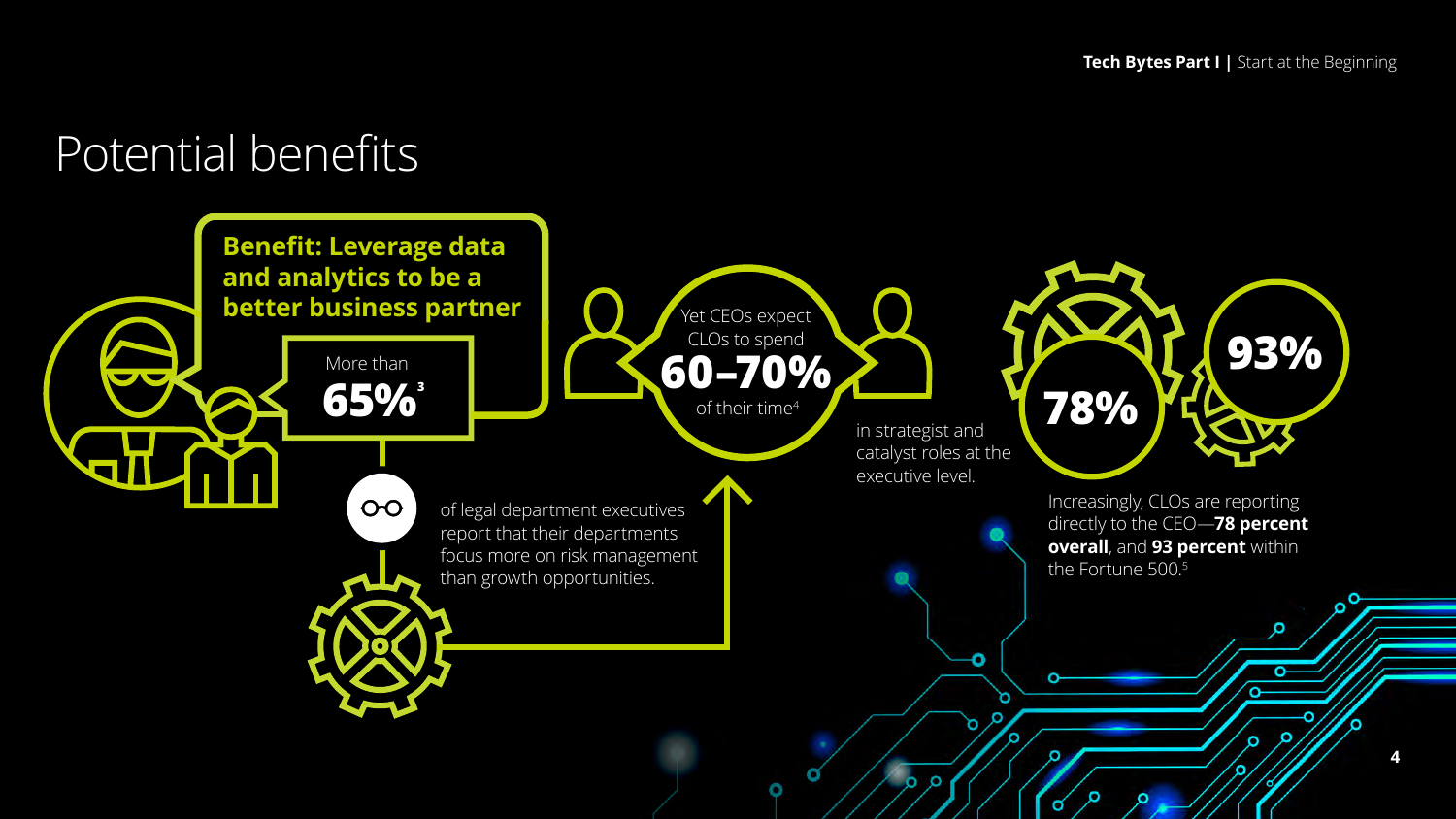## Introductory message Potential benefits

**Benefit: Develop more efficient operations and reportable KPIs**

Half of legal department **50%**

executives (**50 percent**<sup>6</sup>) say automation and process redesign could help them reduce costs and create efficiencies.

**87 percent**<sup>7</sup> predict that corporate legal teams will use consistent KPIs to track and report their performance in the next three years.

Ω

Ő

о

٥

**87%**

Legal department executives believe that enabling performance metrics is one of the top three ways that technology can empower their departments.<sup>8</sup>

**5**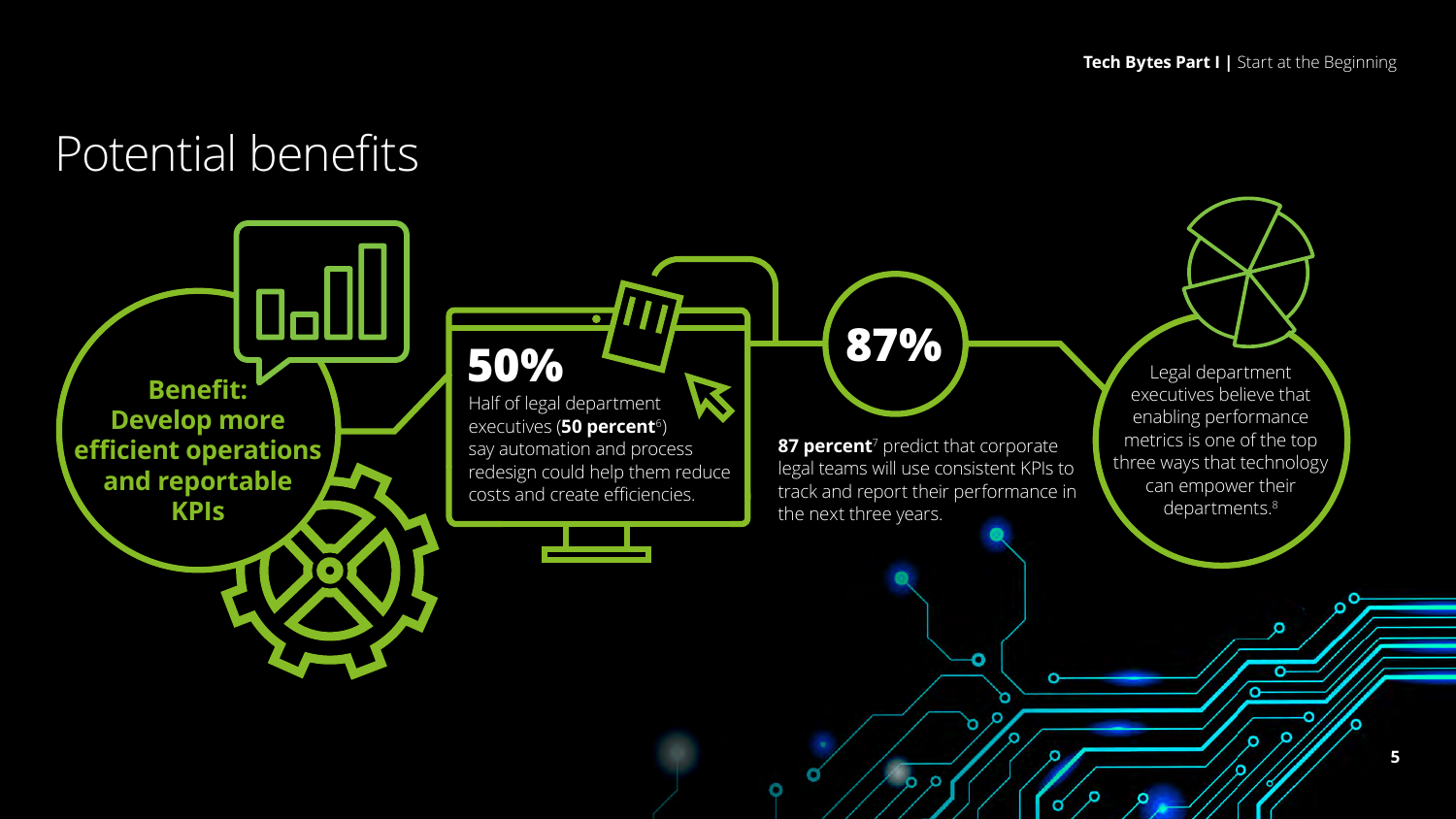٥

O

Ő

**6**

#### Introductory message **80%** More than **80 percent**9 of legal Nearly two-thirds (**63 percent**<sup>10</sup>) say recurring tasks and data management constraints keep them from creating value at their organization. **repetitive, low-value Benefit: Automate 63% activities to give lawyers more time to engage the business and provide strategic advice** Potential benefits

department executives believe that their lawyers have the right skills and expertise to add value within the organization.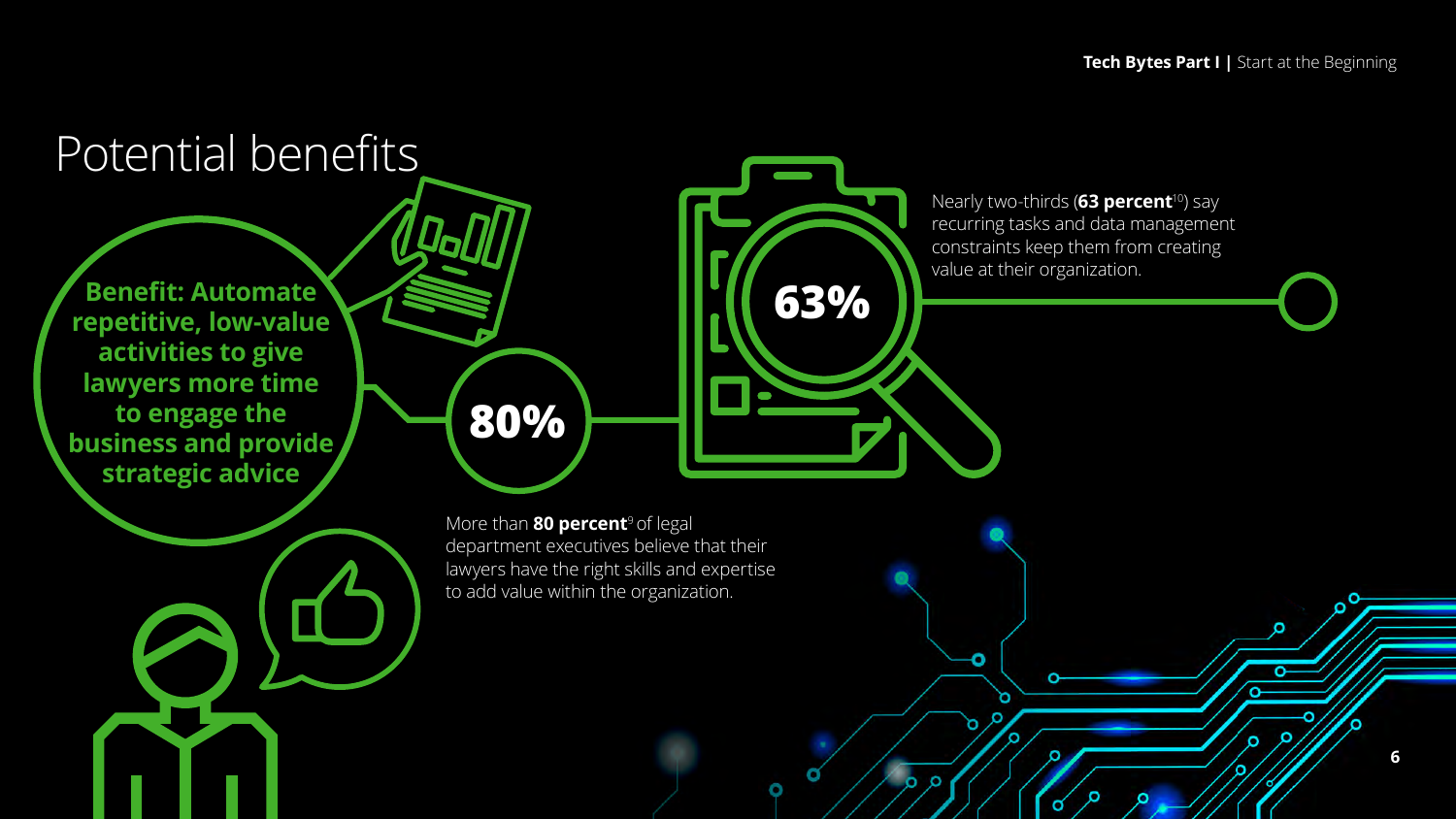To achieve these potential benefits, CLOs must first develop both a strategy that is aligned to the larger corporate strategy and a strong legal operating model. Then, CLOs can begin to explore potential technology applications. To help in that effort, we offer some insights below and will dedicate the remainder of this series to exploring technologies that may be of interest to CLOs and the departments they lead.

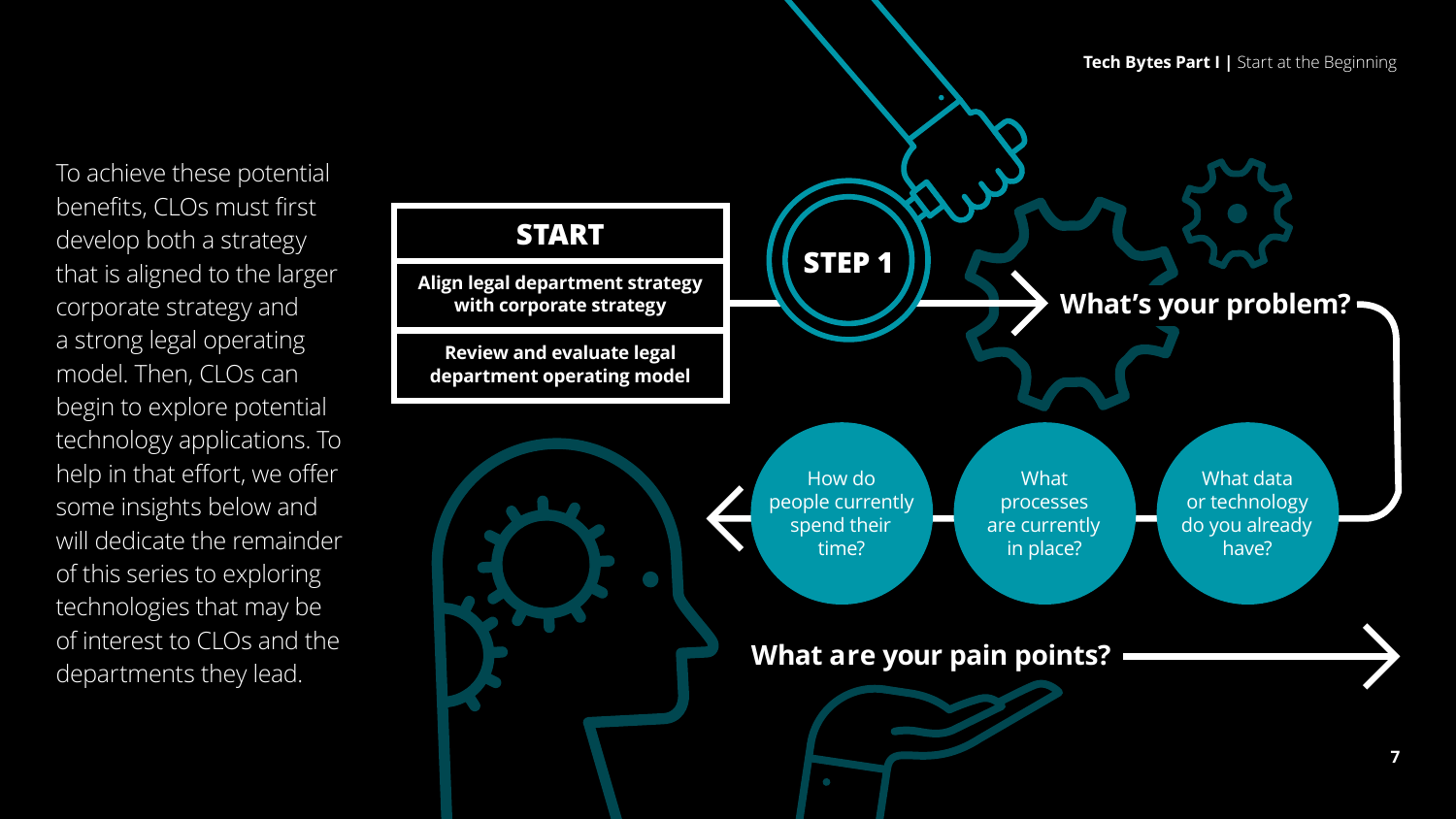#### **Tech Bytes Part I | Start at the Beginning**

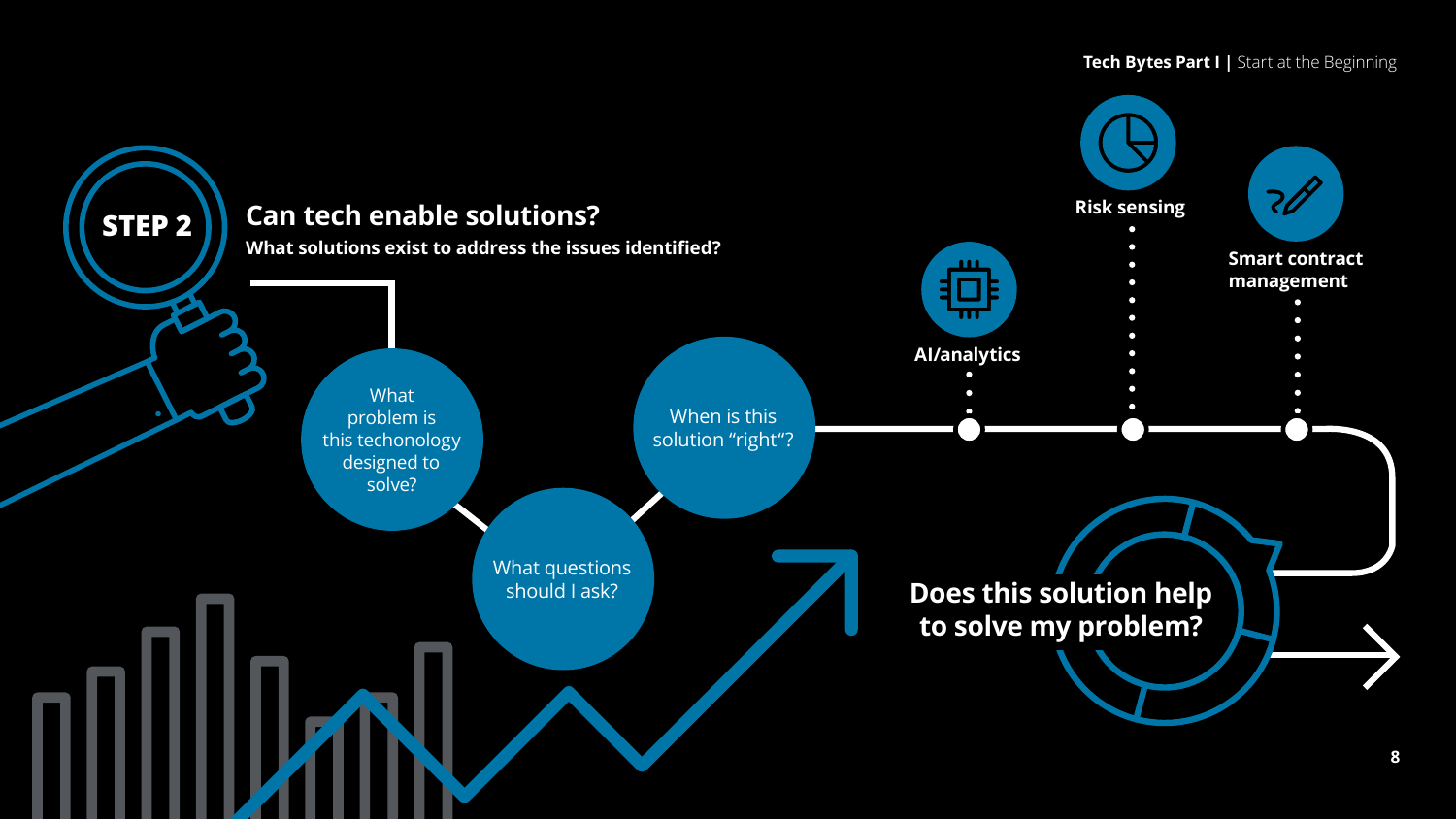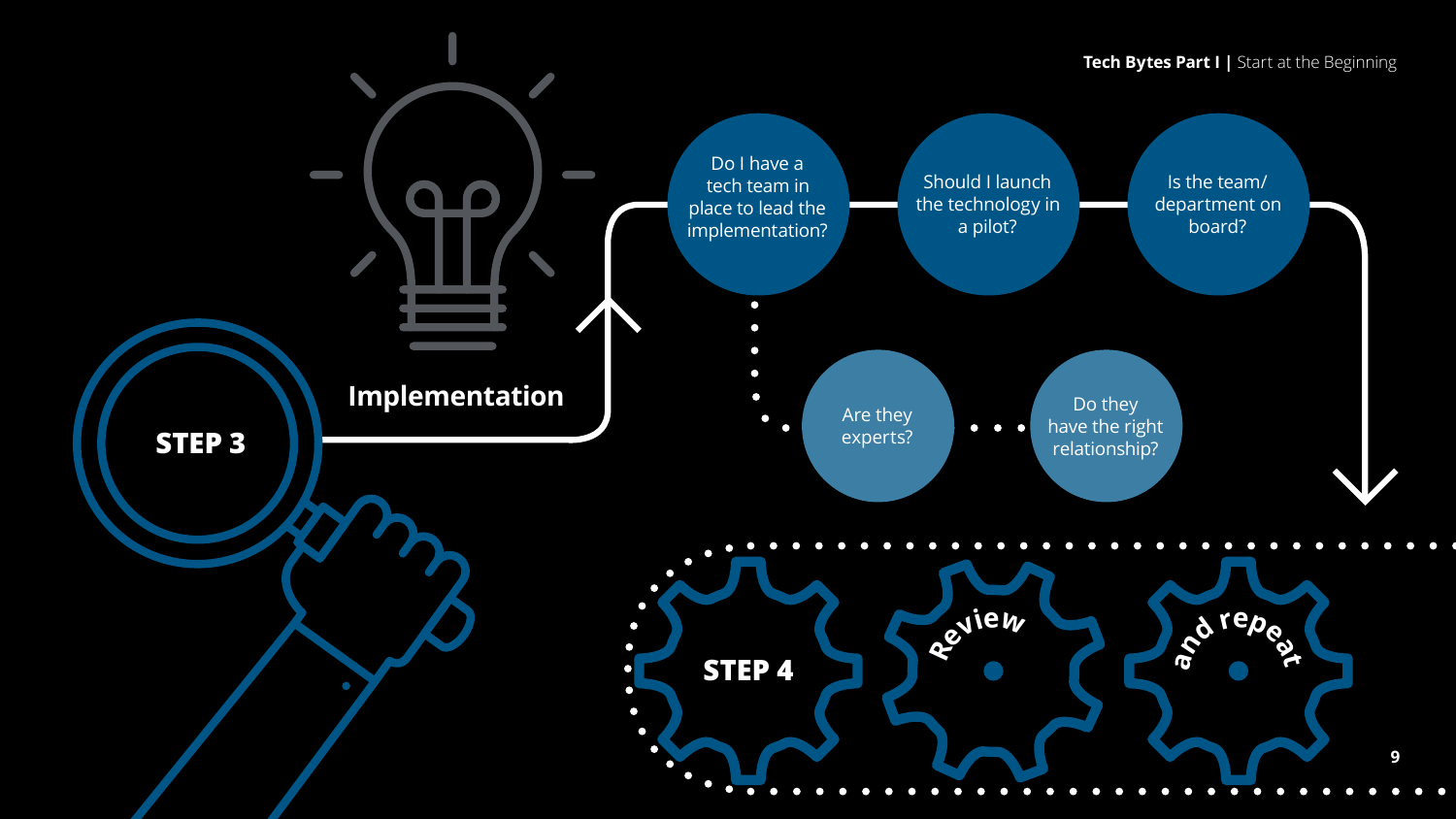$\sigma$ <sup>10</sup>

O

σ

 $\bullet$ 

 $\bullet$ 

#### **INTEP 1 STEP 1** Initial considerations

To understand which technology solutions might be best for your legal department, you must first know what problems you are trying to solve. **Ask three key questions:**

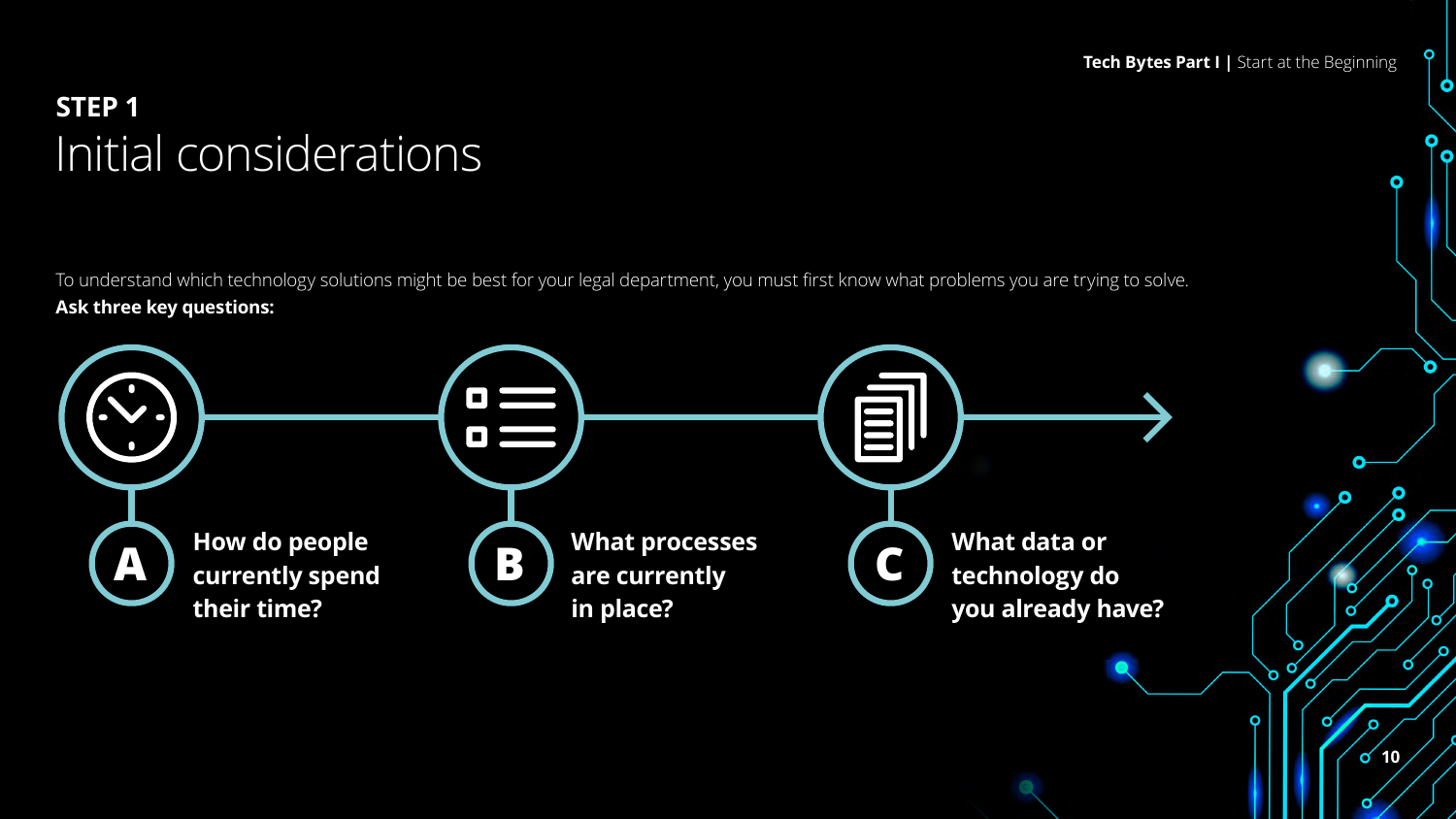**11**

 $\sigma$ 

U

#### **STEP 1**<br>Initial considerations (cont ) **STEP 1** Initial considerations (cont.)

**A How do people currently spend their time?**



E E

When evaluating how people spend their time, consider having your team **track their time and tasks**. While this may not be a popular exercise, it can deliver valuable insights into your legal operations and help you identify existing effective practices, as well as areas of inefficiency or redundancy.



Combined with front-door tracking (i.e., logging incoming requests from the business), time and task tracking can also help you better understand what is being asked of the department, who is handling those requests, and how long it takes to respond. **These insights can lead to more efficient matter management**—in some cases by shifting the responsibility back to the business and enabling lawyers to focus exclusively on high-value requests. Time and task tracking can also be used to identify missing or emerging skill sets that may be valuable to the department.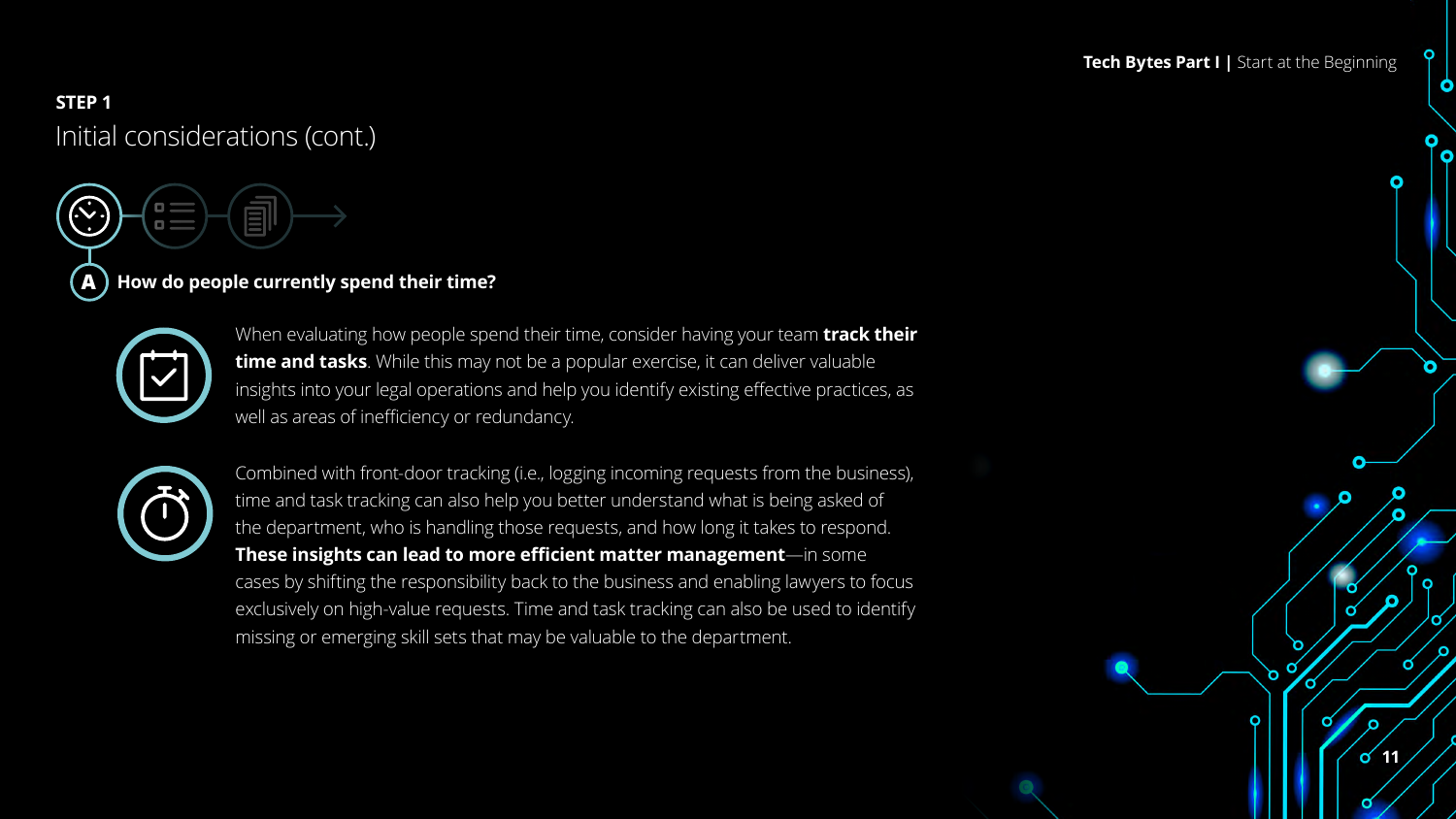#### **Tech Bytes Part I |** Start at the Beginning

 $\bullet$ 

#### **STEP 1**<br>Initial considerations (cont ) **STEP 1** Initial considerations (cont.)

 $\blacksquare$ 

**What processes are currently in place? B**

When reviewing existing department processes, look for pain points:





Are contracts over-negotiated, even when they're of relatively low value?

Do high-level attorneys still review legal bills line by line?

What do attorneys and staff hate doing?

These types of processes are ripe for automation or other technology support. You may find that legal owns processes that are better serviced by another department, or not necessary at all. You may also discover a high degree of variation between similar processes performed by various legal teams, potentially resulting in wasted effort and resources and leading to inconsistent outcomes.

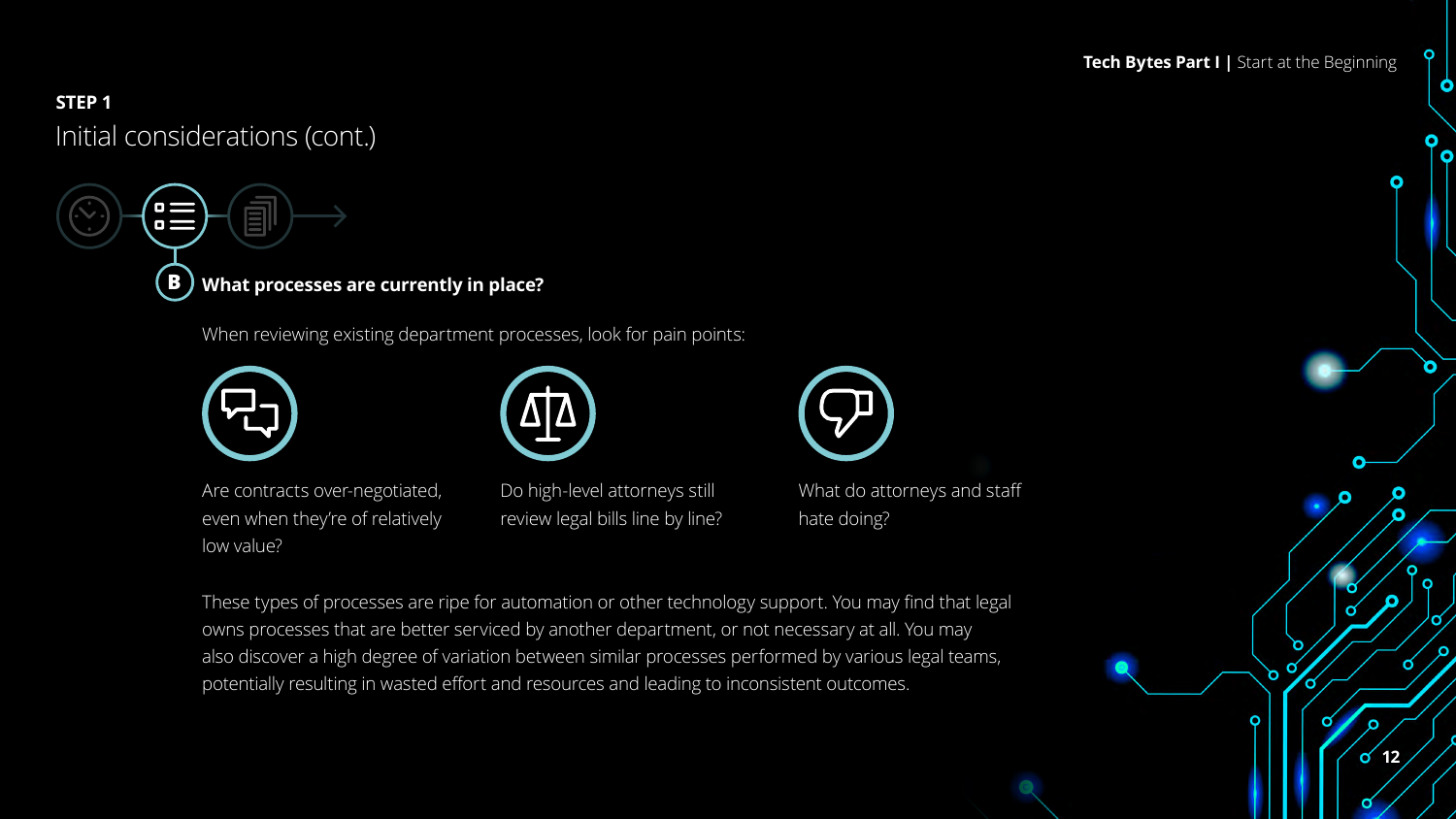#### **Tech Bytes Part I |** Start at the Beginning

**13**

 $\sigma$ 

σ

 $\bullet$ 

#### **STEP 1**<br>Initial considerations (cont ) **STEP 1** Initial considerations (cont.)

EI

**C What data or technology do you already have?**

Finally, it's important to have a clear understanding of existing data sources and technology tools already at your disposal. Ask yourself:



*If the data we now have were more effectively structured and accessible, would our legal team be able to derive and share more insights across the business?*



*Do existing technology tools adequately support the department's activities?*

For example, you can extract data from your e-billing platform to help you set diversity and inclusion goals for your outside counsel and measure progress toward those goals. You may also want to look for technology that other departments in your company are using; it is sometimes possible to leverage that existing technology for use in the legal department with only minimal adjustment, allowing you to minimize the cost of technology implementation. Existing technology is often overlooked and underleveraged, so it may be a valuable resource that's readily accessible compared to implementing new capabilities.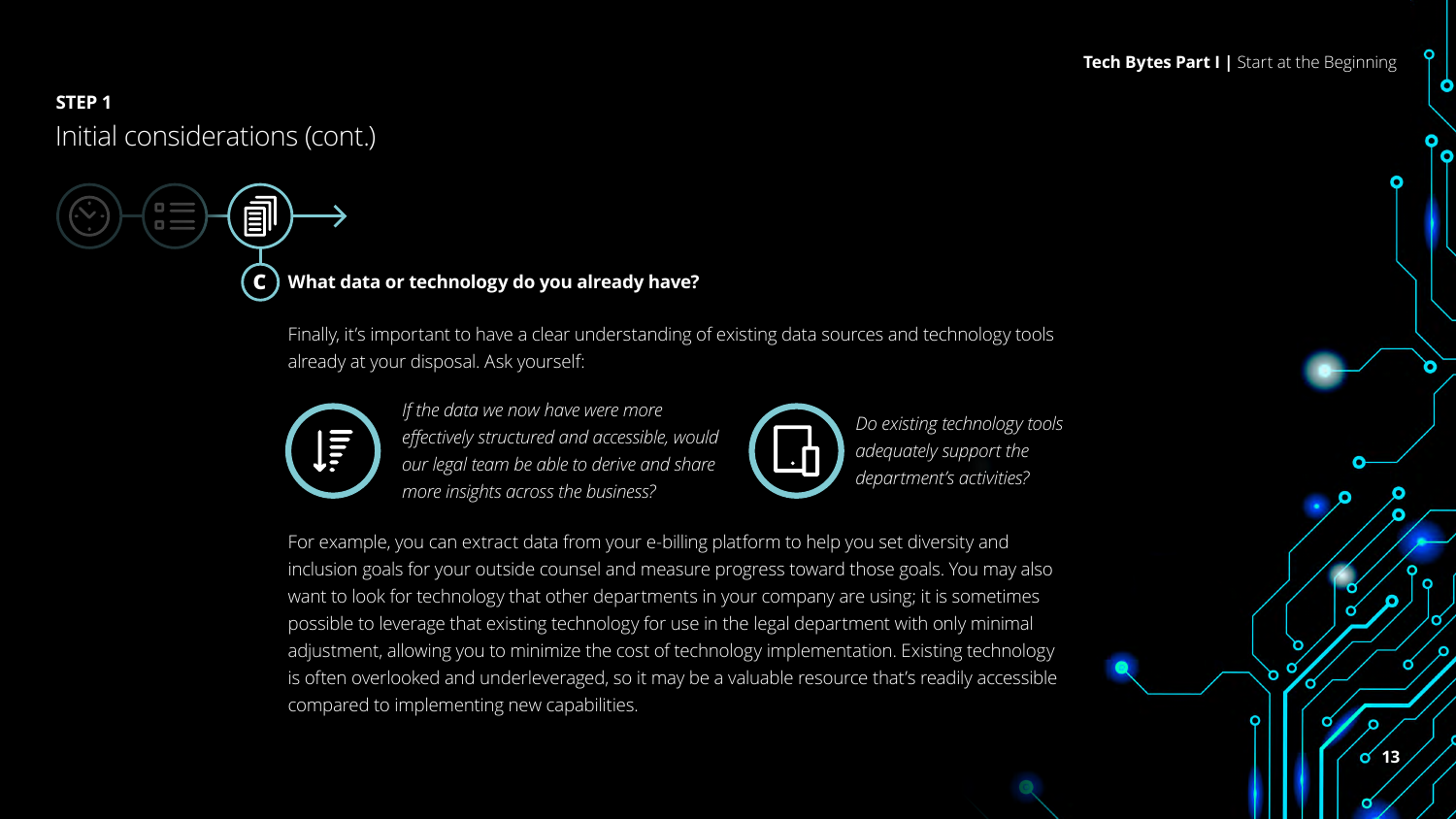#### **A Case Study: Rishi Varma, General Counsel, Legal Department, Hewlett Packard Enterprise**

When Rishi Varma and the HPE legal leadership team introduced time tracking, it didn't make them the most popular people at the water cooler. Yet four years later, the outcomes are remarkable. Motivated by the gradual erosion of the legal department budget from one year to the next, Varma knew he needed hard data to demonstrate that a continued negative trend in budget allocation would lead to a significant breaking point for the department and the company. He needed a way to quantify the value the legal department delivered. **His solution: time and task tracking.** 

Varma's quest for data wasn't the standard tracktime-in-six-minute-increments model, and it wasn't driven by a big brother instinct. He felt strongly that it's not the time that's important. In fact, he said, "Measuring lawyer effectiveness by the amount of time logged is the least useful application of this data." Instead, he and the HPE legal leadership

team asked lawyers to track time in 30-minute blocks and gave each practice group autonomy over how they populated the drop-down tasks in their time-tracking tool. Identifying tasks appropriately was critical to the success of the initiative. In addition, Varma introduced a "front-door" tracking technology that enabled measurement of the types and frequency of commercial requests coming into the department from the business, as well as the initial response and completion times for those requests.

Varma used the resulting data to better understand where his internal team was more efficient than outside counsel on managing workstreams (for example, employment litigation). He was able to orchestrate faster response and completion times for high-value, strategic commercial requests and streamline the handling of low-value commercial requests by shifting responsibility for those back to the business. That result alone made both the business and the lawyers happy.

Additionally, Varma now employs time and task data to help with attorney development and identification of succession candidates. By having clearly defined core competencies for each group and level, attorneys can keep track of their own development, request experiences that might aid their future development, and seek new skill sets through new roles.

Today, Varma can point to concrete data that demonstrates more efficient deployment of outside counsel spending, more satisfied business partners, more engaged in-house lawyers, and higher quality training and succession. And, he uses the data to proactively manage the legal department's budget, the goal he initially set out to accomplish.

> **14** σ

Q

Ò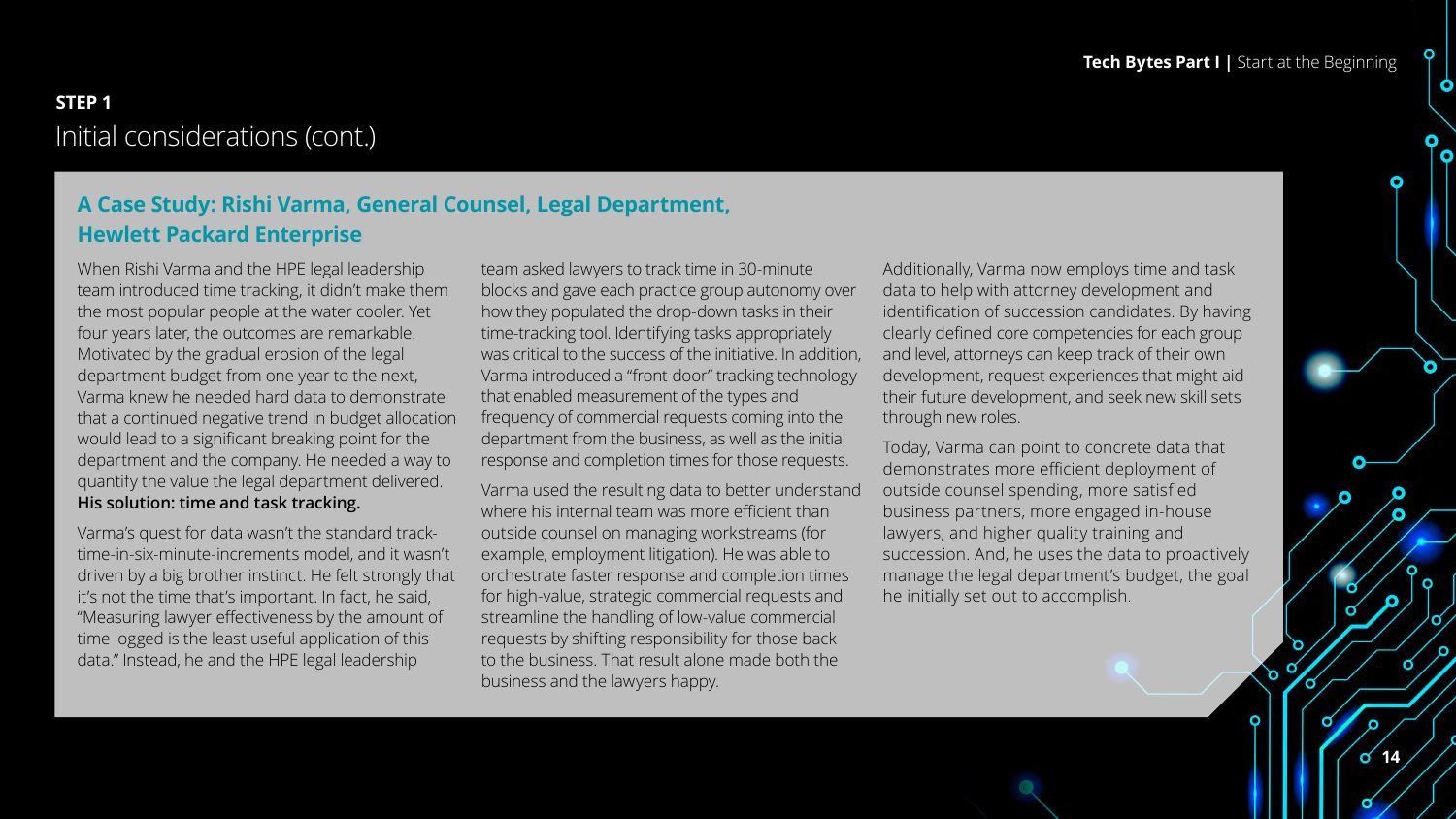$\alpha$  o

**15**

ິ

n

#### STEP 2<br>———————————————————— **STEP 2** Technology enablers

Once you've identified the tasks that are highest value for the department, the process pain points and data stores that exist, and the technology tools you already have access to, it's time to think through other technologies that might be helpful if applied to your particular circumstances.

In subsequent Deloitte *Tech Bytes*, we'll explore some common challenges in-house legal departments face, as well as a few technology solutions that could help transform your organization, including artificial intelligence (AI) and analytics, risk-sensing technologies, and intelligent contract management.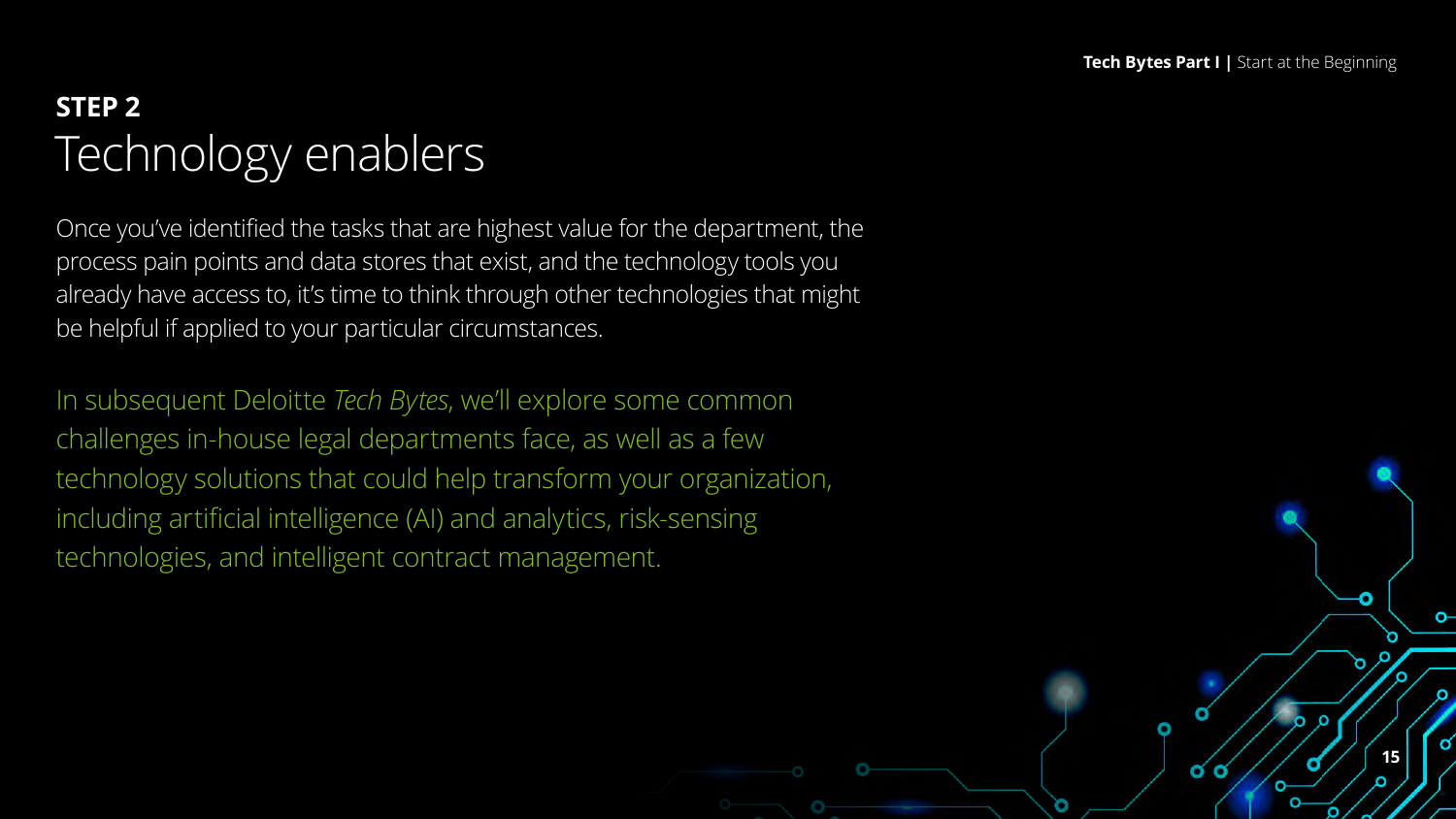σσ

**16**

ິ

#### STEP 2<br>Tachnology anablars (cont ) **STEP 2** Technology enablers (cont.)

#### **Solutions in use**

In-house teams that are already taking advantage of technology typically deploy it as follows:



**Entity management** providing a single source of truth containing information about each group member including shareholders, directors, and filing deadlines. Some tools also automatically execute corporate actions such as resolution drafting.





End-to-end **contract management** enabling the workflow to be done outside the legal team, freeing up time, and including: automated creation from templates (using algorithms, not rules-based systems), editing and version control, electronic signatures, review and analytics to extract specific contract clauses, identify gaps, and produce insights, centralized document repository, management of obligations under the contract or license, and contract communication to visualize components of the contract.

**Knowledge management** including statutes, precedents, court decisions, opinions obtained on behalf of the organization, and regulations applicable to the business. The best tools include search and analytics capabilities, and web scraping for changes to regulations.

**e-discovery** tooling for due diligence exercises and the disclosure phase of litigation, also used for document review and analysis and data segmentation.



**Matter management** including collaboration and workflow management tools with real-time status reports and documents in one place, and tools for managing ongoing cases, enabling effective litigation management, budgeting, and reporting.



**Global Risk & Compliance (GRC)** tooling combines components of knowledge management systems with matter management. Responsibility for GRC often sits outside Legal so this may fall outside the strict definition of legal technology.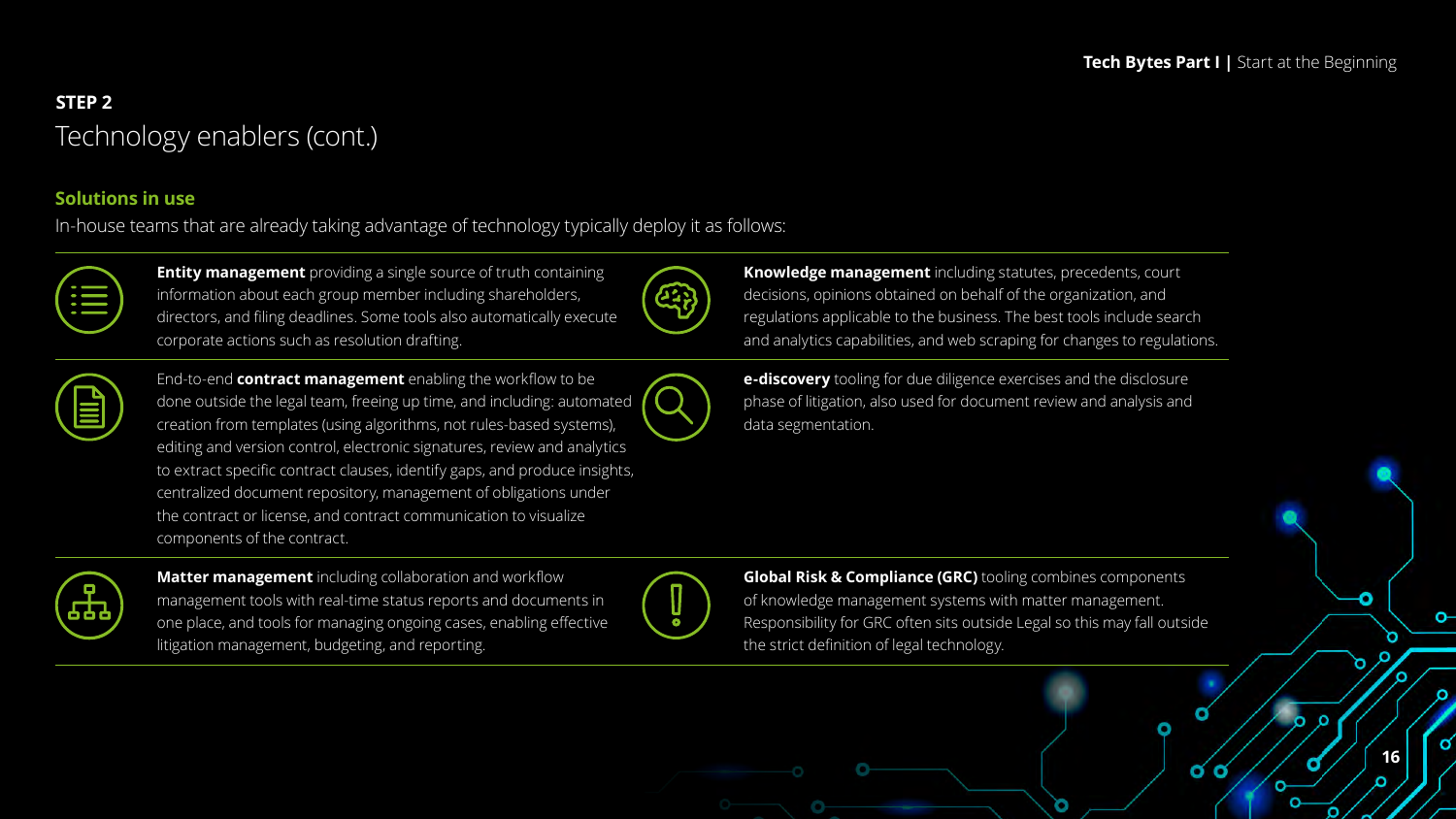$\bullet$ 

**17**

 $\sigma$ 

O

σ

#### STEP 2<br>Tachnology anablars (cont ) **STEP 2** Technology enablers (cont.)

#### **Emerging technology**



#### **Artificial Intelligence**

Systems are taking advantage of Al to create highly standardized documents such as nondisclosure or confidentiality agreements, and robotic process automation for highly detailed but low added value, step-by-step tasks. Chatbots can provide easy access to information and make contracts interactive.

#### **Cloud**

The cloud enables applications to be run efficiently on third-party servers and connected to users' computers via the Internet removing the need for extensive in-house storage.



0 G

Through a linked data list, blockchain enables efficient recording of transactions between parties and may be considered secure by design. We have identified various domains for its application, including:

- **•** Blockchain for Legal: for example, in the design and automation of contracts
- **•** Blockchain for law firms: for example, for anonymous panels for alternative dispute resolution
- **•** Legal for blockchain businesses: for example, advising on disputes, filings, trusted party, consortia management, and digital marketing
- **•** Legal input to blockchain initiatives: for example, consortia using decentralized platforms.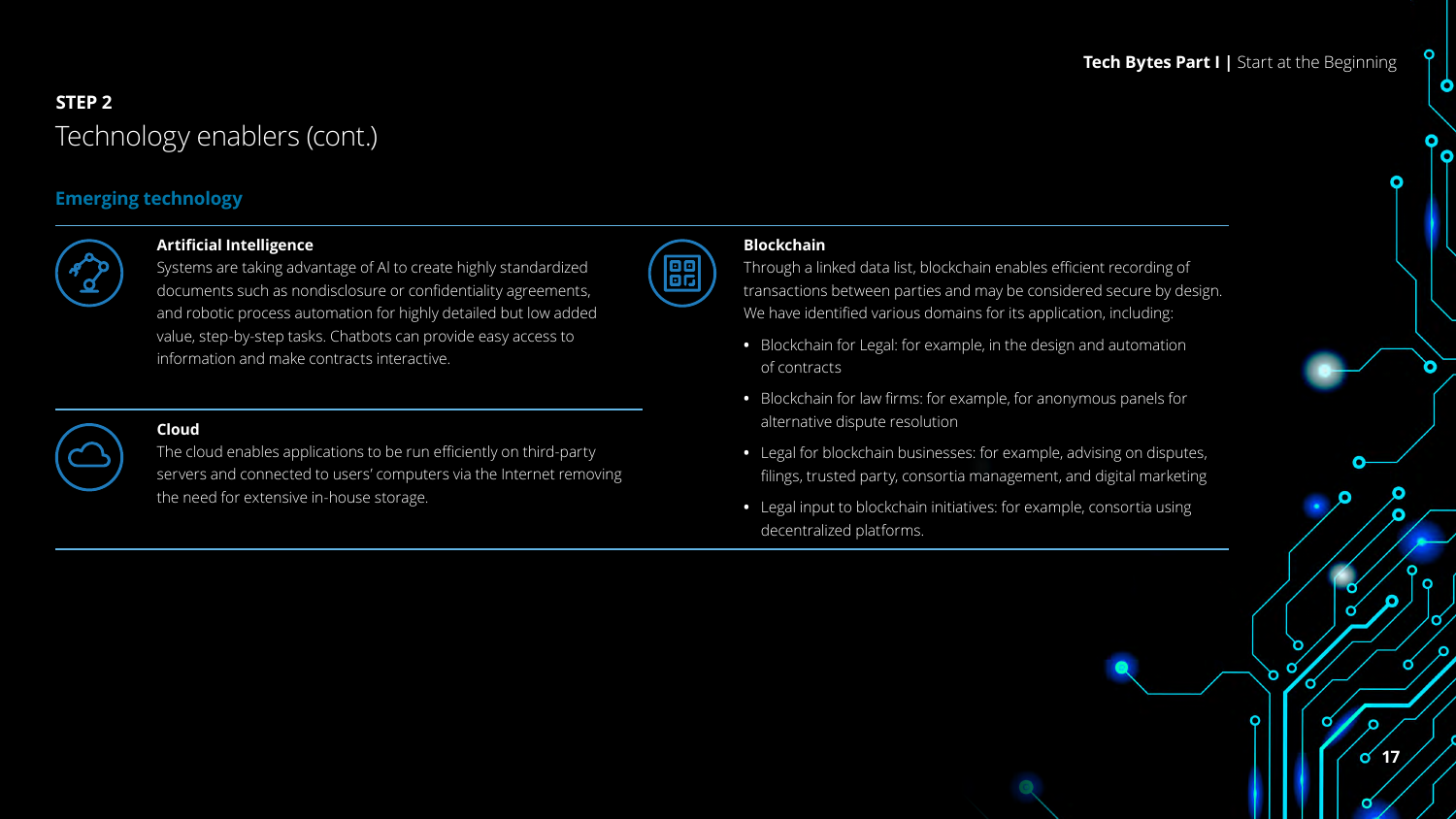$\sigma$   $\sigma$ 

**18**

o-

Ω

#### STEP 2<br>Tachnology anablars (cont ) **STEP 2** Technology enablers (cont.)

This series will take an in-depth look at these featured technologies in subsequent publications.



#### **Artificial intelligence, analytics, and robotic process automation (RPA)**

Use AI to create highly standardized documents and RPA for tasks that are highly detailed, repetitive, rules-based, and low added value.



#### **Risk-sensing technologies**

Amplify human insights by integrating advanced analytics capabilities to identify, analyze, and monitor emerging risks.



#### **Intelligent contract management**

Extract the intelligence in your contracts to reduce cycle times, prevent risks, and eliminate avoidable losses.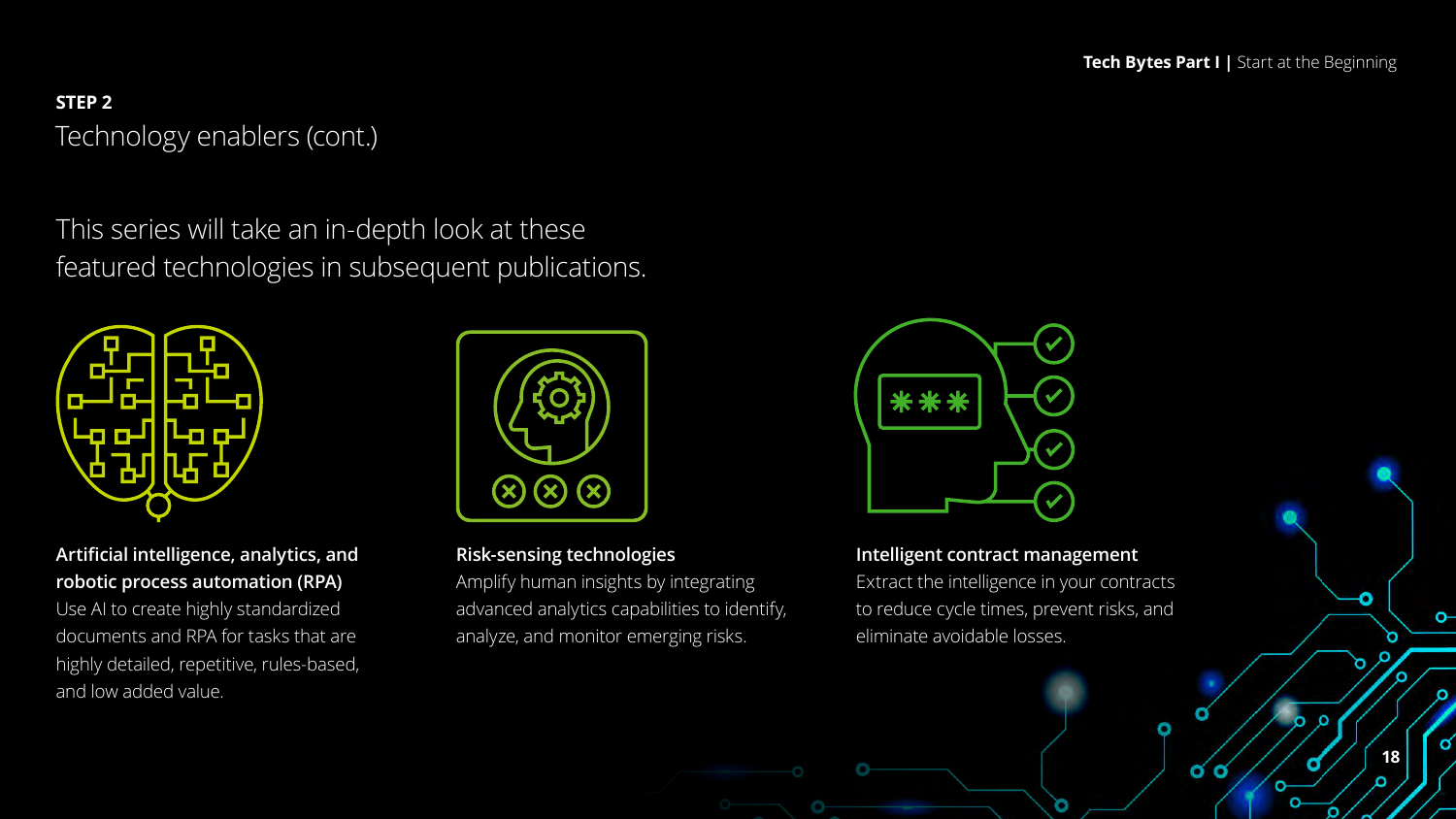## **STEP 3** Implementation basics

Ó

Over 70 percent<sup>11</sup> of legal departments report a conservative approach to new technology adoption, which makes a strong implementation plan essential to technology success.

০ ০

Regardless of which solution is the best fit for your organization, *a few key implementation basics* will help guide your successful technology journey:

> **Build a strong technology team.** You might build an internal team or consider outsourcing this responsibility. Either way, you want to make sure your team is focused solely on technology and has a solid understanding of the problem you are trying to solve and the mechanics of the technology you have selected. Technology enablement is less successful when it is led by someone who is wearing technology as one of many hats or is managing technology enablement "on the side." Be sure this team has strong skill sets in technology implementation and a wide and diverse network of resources who have done this type of work before.



**Plan globally but act locally.** Piloting a new technology can be helpful. Start with a core group of enthusiastic users and allow this group to help work out any implementation or utilization bugs, then scale.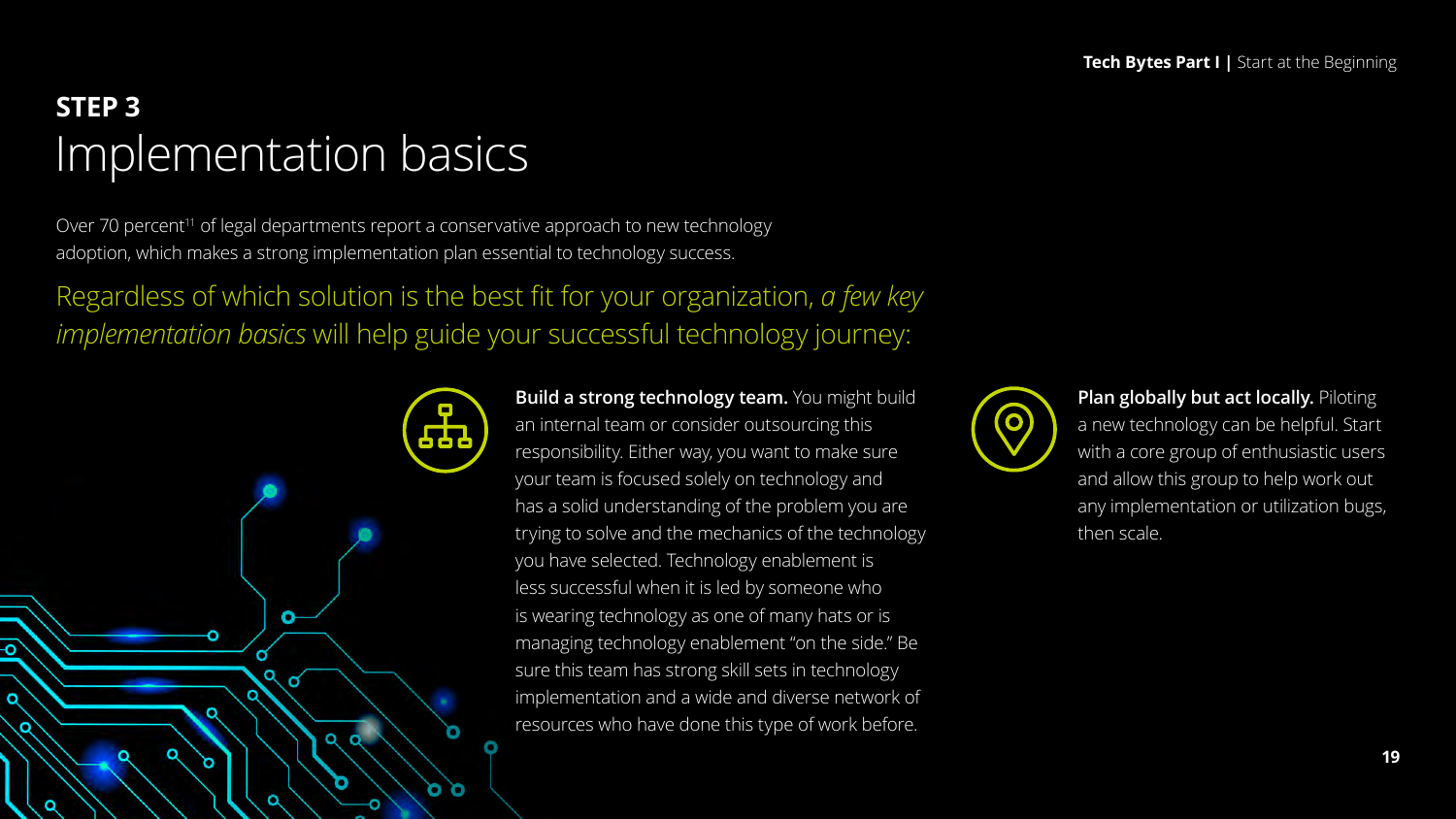#### **STEP 3** Implementation basics (cont.)



-0

٥

**Take people with you.** Organizational resistance to change can be a common challenge in technology implementations. Create and constantly communicate a compelling story of how this technology works and what's in it for everyone involved. For some people, interest will be strong for others, not so much. Having a compelling "why" will help people get on board.

> O. O



- **•** Figure out what people need to overcome their fear and respond accordingly. Is additional training warranted? Are they concerned that technology will make their roles obsolete?
- **•** Keep the problem being solved at the forefront. Remind people that there could be an easier and/or more cost-effective way to do things—and, importantly, that doing things this new way frees up their own time and energy to work on projects that may be more interesting or valuable to them.
- **•** Don't let perfect be the enemy of good. Technology won't solve all your problems, so be honest when setting expectations.

Finally, solicit feedback on the tool and the process, but be careful not to overcomplicate the tool in an effort to address all feedback.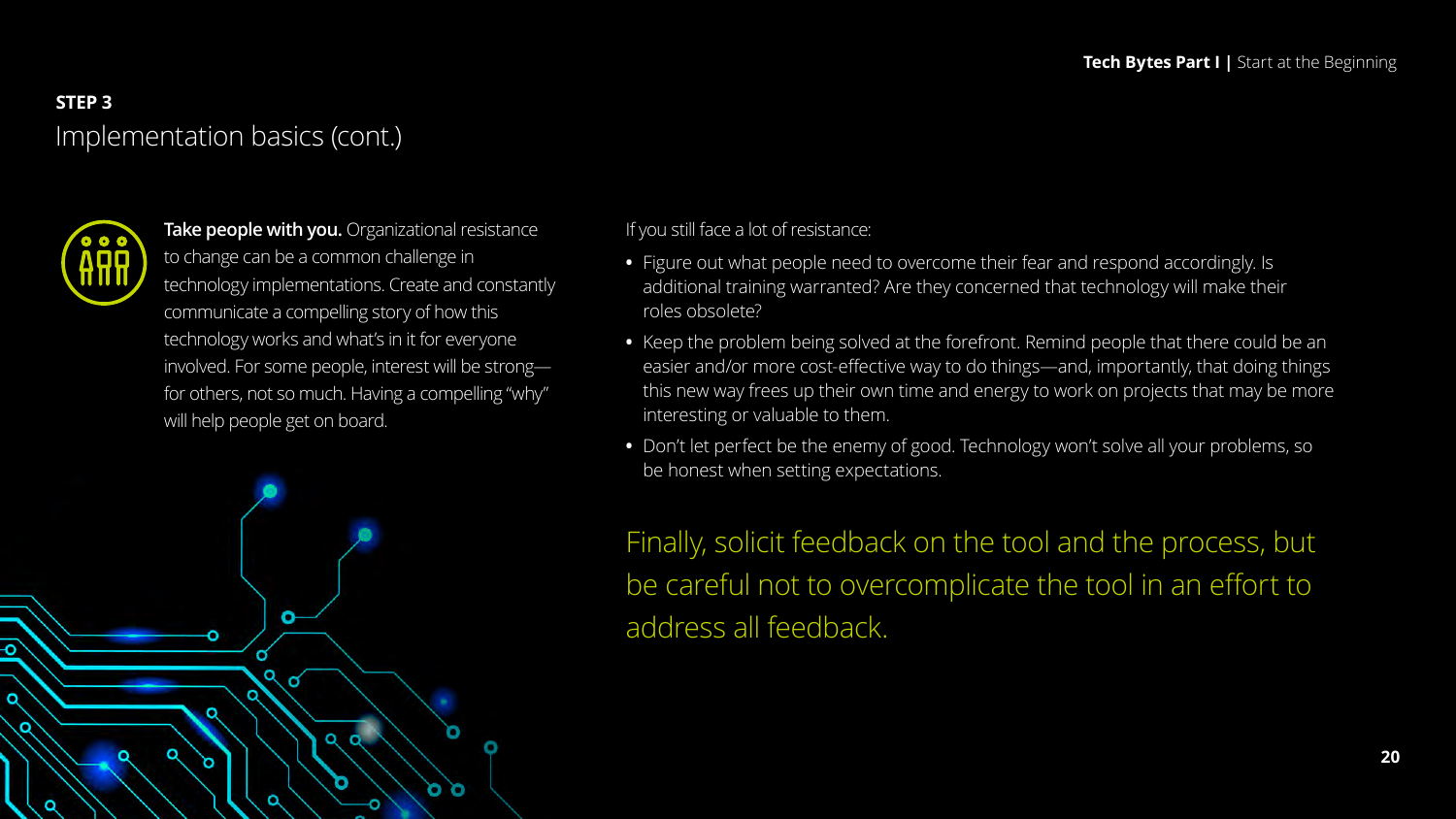**21**

#### **INTEP 4 STEP 4** Review and repeat

Regular maintenance and upgrades of systems are required to maintain functionality. As new challenges arise for the department, new modifications may be required. Be aware that over-modification can make a tool less user-friendly.

Sometimes restarting the process to introduce a new technology and sunset an older technology is the better option, so be sure to keep an eye on the market for new tools that may be better suited to your changing needs.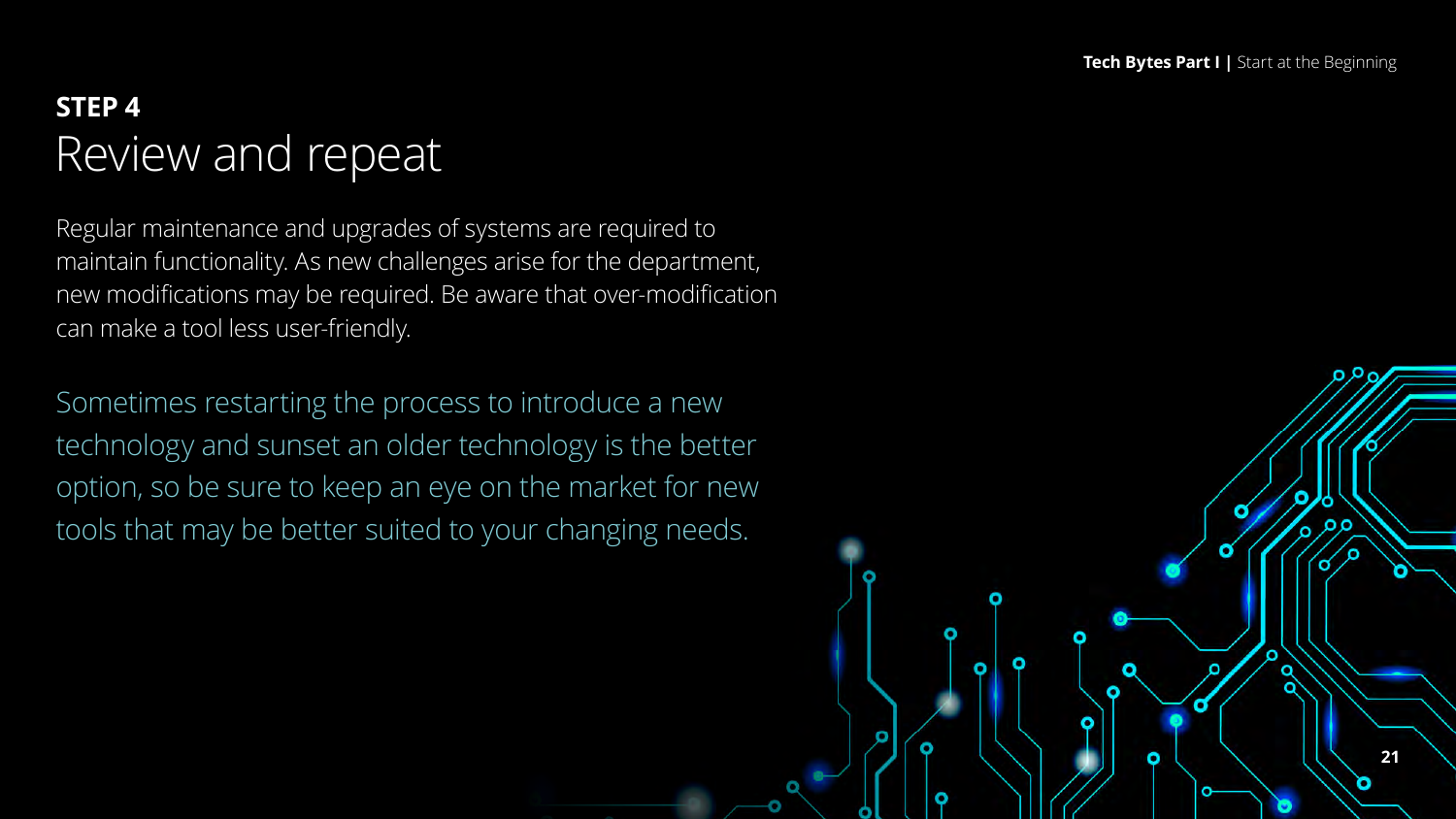#### **Tech Bytes Part I |** Start at the Beginning

#### Key contact

#### **Lori  Lorenzo**

Research & Insights Director Chief Legal Officer Program lorilorenzo@deloitte.com

#### **Luis Fernando Guerra**

Deloitte Global Leader Legal Services +34 91 514 5000 luguerra@deloitte.es

#### Endnotes

- 1. "Going beyond risk and compliance: Legal functions embracing digital," Deloitte Touche Tohmatsu Limited, 2018.
- 2. "2019 ACC Chief Legal Officer Survey," Association of Corporate Counsel, 2019.
- 3. "What's your problem? Legal Technology," Deloitte Touche Tohmatsu Limited, 2018.
- 4. "Four faces of the chief legal officer," Deloitte Development LLC, 2019.
- 5. "2019 ACC Chief Legal Officer Survey," Association of Corporate Counsel, 2019.
- 6. "Going beyond risk and compliance: Legal functions embracing digital," Deloitte Touche Tohmatsu Limited, 2018.
- 7. Oxford Economics Global Legal Department Technology Trends Study, Deloitte Touche Tohmatsu Limited, 2018.
- 8. Ibid.
- 9. Ibid.
- 10. "Going beyond risk and compliance: Legal functions embracing digital," Deloitte Touche Tohmatsu Limited, 2018.
- 11. Ibid.